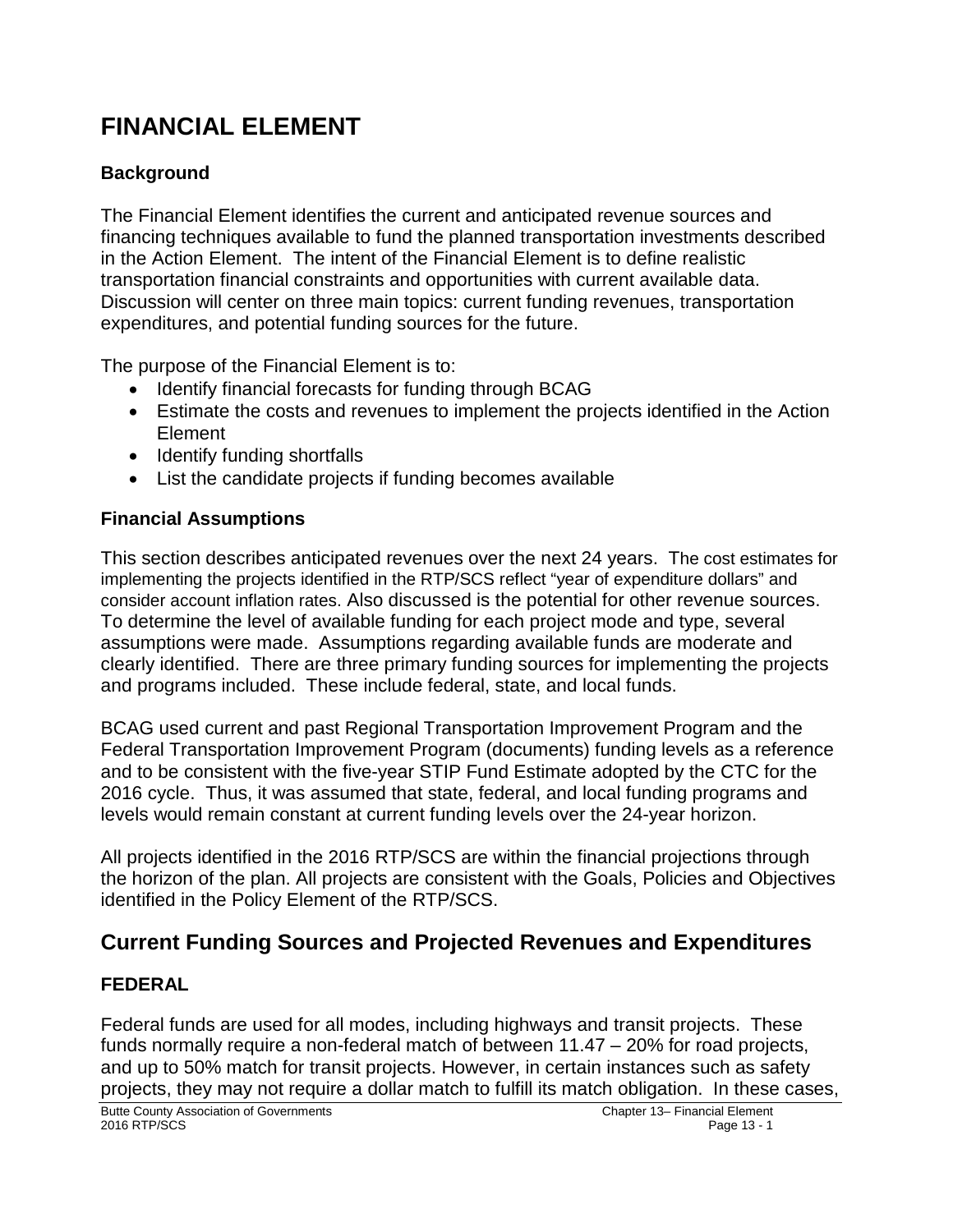the federal Toll Road Credit Program may be used to fulfill the local match requirement. BCAG utilizes this program to alleviate the local match burden to the local agencies. The federal HBP, CMAQ or earmark programs typically utilize toll credits to fulfill the match requirements.

**Fixing America's Surface Transportation Act (FAST Act)**, or Public Law (P.L.) 114-94. The FAST Act was signed into law on December 4, 2015 and will expire on September 30, 2020 is the most recent federal transportation legislation. The FAST Act is the first federal law in over ten years to provide long-term funding certainty for surface transportation, after multiple extensions of the Moving Ahead for Progress in the 21st Century Act (MAP-21) which began on October 1, 2012 and originally was set to expire on September 31, 2014. The FAST Act built on the initiatives established in MAP-21, the Safe, Accountable, Flexible, Efficient Transportation Equity Act: A Legacy for Users (SAFETEA-LU), the Transportation Equity Act for the 21st Century (TEA-21), and the Intermodal Surface Transportation Efficiency Act of 1991 (ISTEA).

| <b>Fund Source</b>                                   | <b>Abbreviation</b> | <b>Primary Mode</b>             |
|------------------------------------------------------|---------------------|---------------------------------|
| Regional Surface Transportation Program              | <b>RSTP</b>         | Streets (Local)                 |
| <b>Congestion Mitigation/Air Quality</b>             | <b>CMAQ</b>         | <b>Air Quality</b>              |
| <b>Active Transportation Program</b>                 | <b>ATP</b>          | <b>Bicycle &amp; Pedestrian</b> |
| Federal Transit Administration Section 5307          | FTA 5307            | Urban transit                   |
| Federal Transit Administration Section 5311          | FTA 5311            | <b>Rural transit</b>            |
| Federal Transit Administration Section 5309 FTA 5309 |                     | Discretionary transit           |
| Federal Transit Administration Section 5310 FTA 5310 |                     | <b>Discretionary transit</b>    |
| Highway Bridge Program                               | <b>HBP</b>          | Bridges (Local)                 |
| Highway Safety Improvement Program                   | <b>HSIP</b>         | Streets (Local)                 |
| <b>Federal Airport Aviation Administration</b>       | FAA                 | Aviation                        |
|                                                      |                     |                                 |

| Table 13-1                     |
|--------------------------------|
| <b>Federal Funding Sources</b> |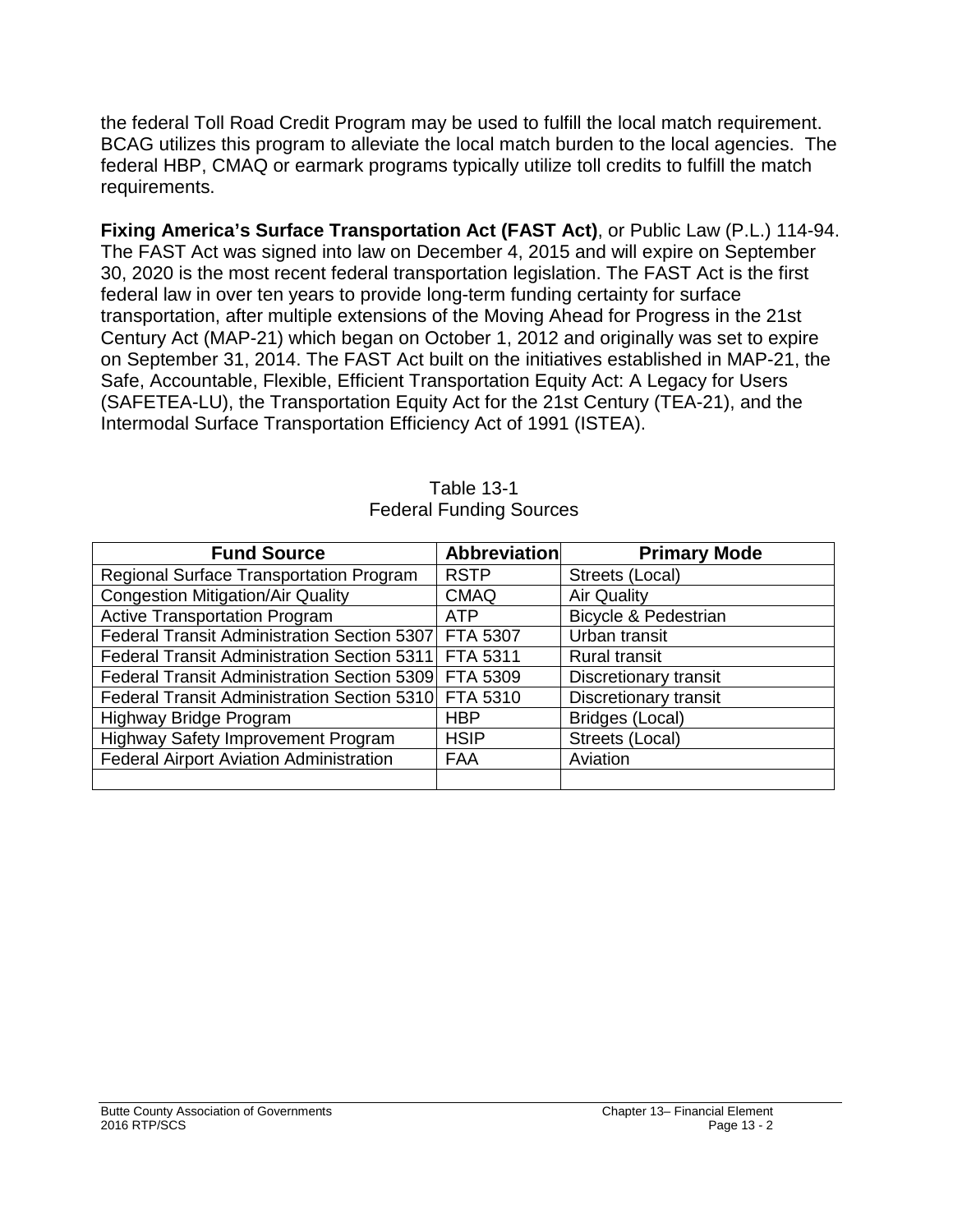**Surface Transportation Program (STP):** This funding pot guarantees counties 110% of their allocation under the old Federal Aid Urban/Federal Aid Secondary (FAU/FAS) program. These funds may be spent on streets and roads projects; however, jurisdictions may also use the funds for bikeway, pedestrian, transit, safety, ridesharing, traffic management, parking, environmental enhancements, and transportation control measure projects.

Counties with urbanized areas less than 200,000 are considered "rural" counties (such as Butte). As such, BCAG is eligible to exchange these federal dollars for state dollars to Caltrans. This process is known as "Regional STP Exchange". The advantage to this fund exchange is that federal monies have more stringent requirements, including a 20% local match, while state monies do not require any local match. In total, Butte County can expect to receive approximately \$65 million in RSTP Exchange funds during the 24-year period of the Plan.

RSTP funds are apportioned back to each of the cities, town and county, generally for road maintenance. All RSTP funds exchanged for state only funds will be spent on any eligible use as allowed under Article XIX of the State Constitution.

Assuming constant-funding levels over the horizon of this plan, total-funding revenues expected through STP exchange amounts to roughly \$2.3 million per year. This money is expected to be allocated mainly to local streets and roads projects. This funding does not include separate "optional exchange" that is reserved specifically to the County in the amount of \$392,000 per year or roughly \$9.4 million for the 24 year period of the Plan. This amount remains constant.

**Congestion Mitigation and Air Quality Program (CMAQ):** The purpose of the CMAQ program is to fund transportation related projects to help improve the region's air quality. The BCAG Board of Directors programs projects by approving or amending the Federal Transportation Improvement Program (FTIP). Projects are subject to "Timely Use of Funds" provisions identified in Assembly Bill 1012, Chaptered in 1999. CMAQ funds are made available for programming at the discretion of the BCAG Board of Directors based on programming capacity availability. Based on current estimates provided by Caltrans as part of the development of the 2017 FTIP, BCAG may expect to receive approximately \$2.2 million per year or roughly \$53 million through 2040.

All CMAQ funds received will be programmed throughout the nonattainment areas in Butte County. Due to the flexibility in programming CMAQ funds, BCAG has determined that a "lump sum" category for CMAQ projects be established for the RTP/SCS after the 4 year period of the FTIP. All projects must demonstrate a reduction in emissions for the respective non-attainment pollutant. Caltrans maintains a CMAQ website at: [http://www.dot.ca.gov/hq/transprog/federal/cmaq/Official\\_CMAQ\\_Web\\_Page.htm.](http://www.dot.ca.gov/hq/transprog/federal/cmaq/Official_CMAQ_Web_Page.htm)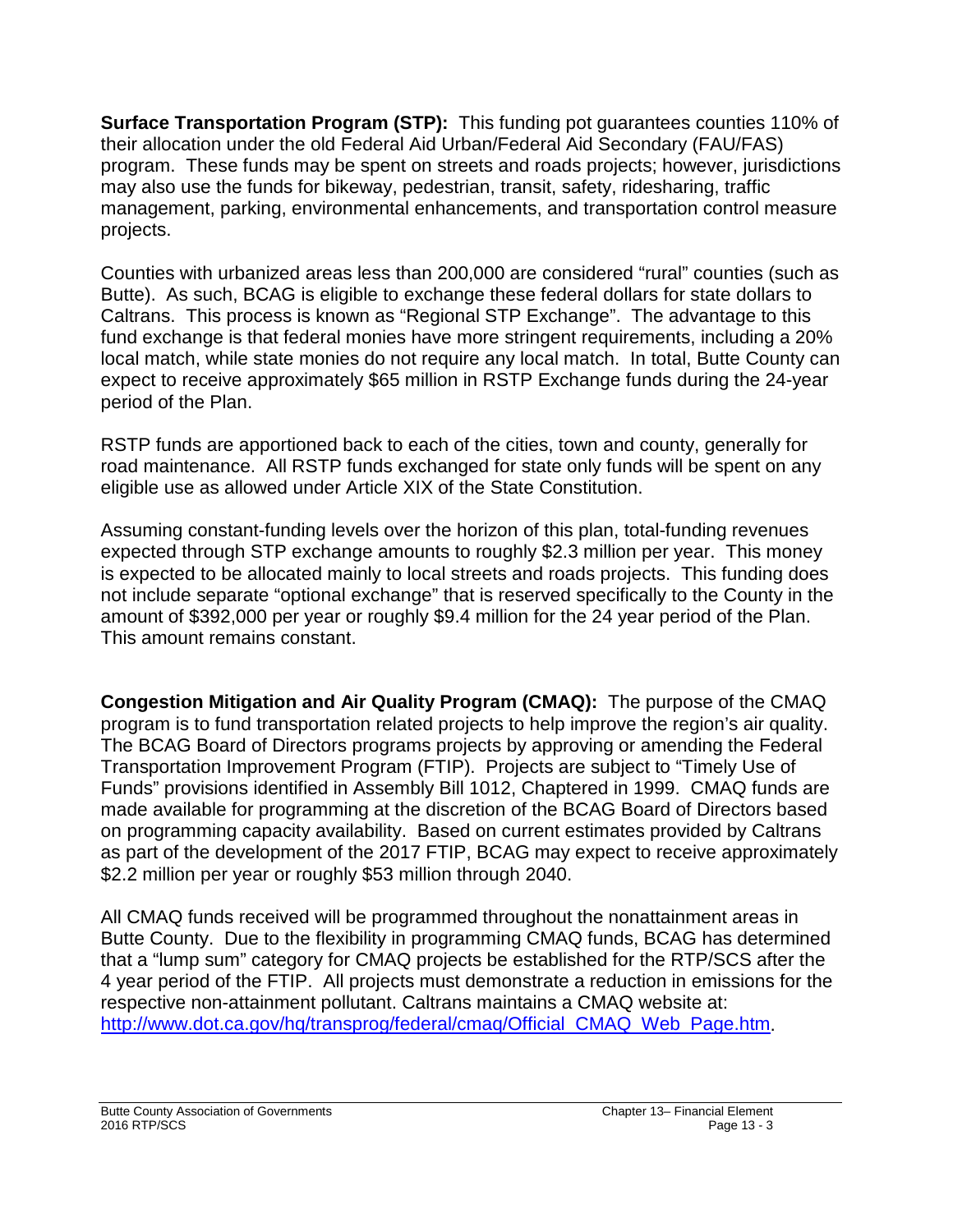**Highway Bridge Program (HBP):** This funding provides for construction and maintenance of bridges. Depending on the size and scope of the project, the range of HBP funds is typically between \$500,000 and \$1,000,000, but may be more depending on the project. Based on feedback from the public works directors on which bridge projects are planned, Butte County can expect to receive approximately \$58 million over the horizon of the RTP/SCS. These funds are not apportioned. Local cities and county are required to prepare grant application packages to Caltrans for funding consideration. The County is the typical applicant with a very successful track record.

A list of specific HBP candidate projects has been included in the Action element of the RTP/SCS. Caltrans and FHWA ultimately decide whether or not a project is approved for HBP funding. Caltrans typically amends the HBP statewide list twice a year.

**Highway Safety Improvement Program (HSIP):** This program provides funds to correct safety problems on roadways in the Federal-aid system, as well as rural minor collectors and local roads. Projects are nominated for funding by local jurisdictions and selected by Caltrans. These funds are spent on local streets and roads. These are competitive grants in which a target of funds cannot be determined. However, the region has a received an HSIP grant every couple of years. Currently within the timeframe of the FTIP, BCAG will be receiving \$4.5 million.

### **Federal Transit Administration**

The federal government provides financial assistance to transit operators throughout the country through the Federal Transit Act. There are various sections of the law under which funding is allocated based on purpose, type of transit service, and size of the community. There are three specific programs which Butte County typically receives grants from, they include:

**Section 5307:** Under this section, funds are provided on a formula basis for capital and operating expenses for small urban transit systems. BCAG currently receives funding from this program to support the urban area of Chico transit service on Butte Regional Transit, also known as B-Line. In fiscal year 2016/17, BCAG will be receiving approximately \$2.2 million to fund transit capital and operations. BCAG can expect to receive approximately \$53 million over the period of the RTP/SCS.

**Section 5311:** Under this section, funds are provided to non-urbanized transit systems. Funds are provided on a formula basis for capital and operating expenses. BCAG is the designated recipient of these funds as the operator of B-Line serving the non-urbanized areas of Butte County.

The fiscal year 2016/17 apportionments for Section 5311 funds were approximately \$651,000. During the horizon of the RTP/SCS, it is anticipated that Butte County can expect to receive approximately \$15.6 million for operating and capital expenses. Within the 5311 program, BCAG is now participating in the 5311(f) subset program for intercity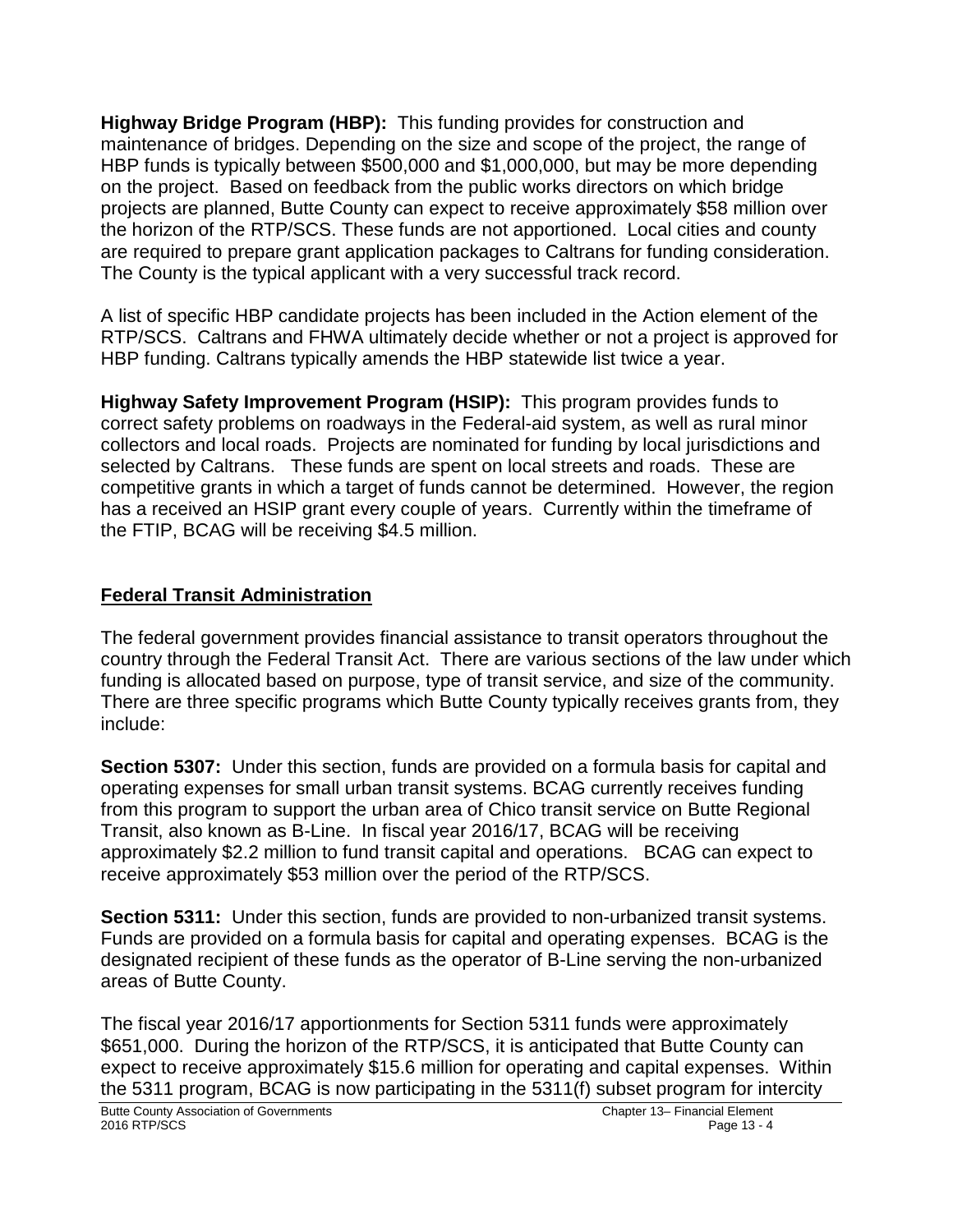transit subsidies. This has resulted in obtaining \$268,000 for the 2016/17 fiscal year in new transit revenues. This figure is projected out to remain constant for \$4 million over the Plan period.

**Section 5310:** This program provides discretionary grants to private, non-profit organizations for capital expenses in transporting the elderly and disabled. Social service transportation providers in Butte County, such as the Work Training Center, regularly apply for and receive Section 5310 grants to purchase accessible vehicles. BCAG will also be applying for these funds for paratransit vehicles. While Caltrans administers the program, the approval is made by the California Transportation Commission. Projects for 5310 funds are required to be included in a Coordinated Human Services Transportation Plan. The estimate for the 24-year horizon of the plan is approximately \$5.7 million.

**Section 5310 "Expanded":** MAP 21 consolidated various programs including the previous 5316 and 5317 programs (Jobs Access Reverse Commute and the New Freedom Programs) into the 5310 process. This "expanded" program will fund B-Lines' expanded ADA paratransit service which funds the portion which is not required to be funded by B-Line. Above and beyond minimum required service is eligible for this fund source. In addition, Help Central's "Butte 2-1-1" Call Center is a new recipient of these funds as well. Because the funds are not apportioned, an estimate based on past performance for the 24-year horizon of the plan is approximately \$6 million.

### **Federal Aviation Administration**

The Federal Aviation Administration allocates grant funds to Primary Commercial Service Airports on a formula, based on the number of passengers annually served. For small commercial service airports with less than 10,000 passengers per year, FAA grant funding is discretionary. Chico Municipal Airport is the primary commercial service airport. Between Chico and Oroville's airport, Caltrans's CIP has identified \$44.8 million between 2016 and 2024.

All FAA funds will be spent on eligible aviation projects. Specific projects can be found in the Aviation Chapter of the RTP/SCS.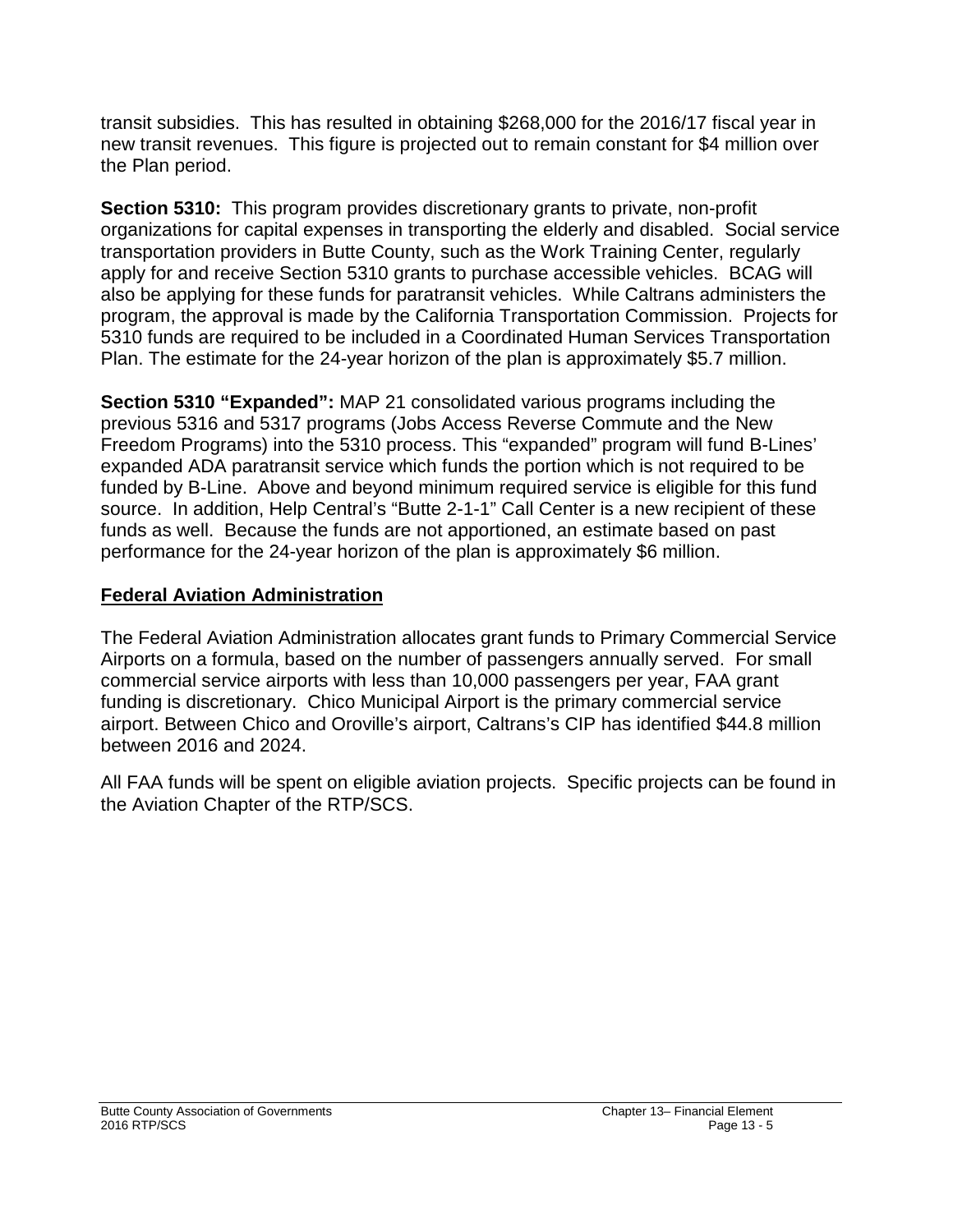### **STATE**

State funds are generated by license fees, truck fees, sales and fuel taxes, and other state apportioned funds.

| <b>Fund Source</b>                        | <b>Abbreviation</b> | <b>Primary Mode</b>             |
|-------------------------------------------|---------------------|---------------------------------|
| Interregional Improvement Program/STIP    | ШP                  | State Highways - SR 70 Corridor |
| Regional Improvement Program/STIP         | <b>RIP</b>          | State Highways - Regional       |
| State Highways Operations and Protection  | <b>SHOPP</b>        | State Highways - Safety/Rehab   |
| Program                                   |                     |                                 |
| <b>TDA: Local Transportation Fund</b>     | <b>LTF</b>          | Transit first, streets (Local)  |
| <b>TDA: State Transit Assistance Fund</b> | <b>STA</b>          | <b>Transit (100%)</b>           |
| <b>State Fuel Tax</b>                     | <b>Fuel Tax</b>     | Streets (Local)                 |
| <b>State Aeronautics</b>                  | <b>SA</b>           | Aviation                        |
|                                           |                     |                                 |

#### Table 13-2 State Funding Sources

### **State Transportation Improvement Program (STIP)**

The STIP identifies all major transportation improvements for state highways and other programs by county. SB 45 consolidated several transportation funding programs into essentially two programs that make the STIP, a local discretionary pot (Regional Improvement Program-RIP) and the state discretionary pot (Interregional Improvement Program-IIP).

**Regional Improvement Program (RIP):** The regional improvement program funds are made available to the regional transportation planning agencies (BCAG), and make up 75% of the STIP. Regions have the discretion to select and program transportation improvement projects on state highways, local roads, and for transit, bike lanes, etc. within the region. Projects for RIP funding are identified in the Regional Transportation Improvement Program (RTIP document). The California Transportation Commission is required to adopt the entire regional program or reject it in its entirety.

The STIP projections prepared for the 2016 RTP are based on the 2014 & 2016 STIP Fund Estimate. BCAG has taken a conservative approach to identify what is realistic for the region. Over the next 24 years, Butte County can expect to have a programming capacity of approximately \$81 million. The 2016 STIP identified no new funding capacity for the region, however, the historical program has by cyclical in funding.

The specific list of financially constrained projects can be found in the Action Element – Highways and Local Streets and Roads. The majority of these funds are dedicated to the SR 70 Corridor south of Oroville.

**Interregional Improvement Program (IIP):** Caltrans has the discretion for programming "interregional" funds which constitute 25% of the STIP. Projects will focus on SR 70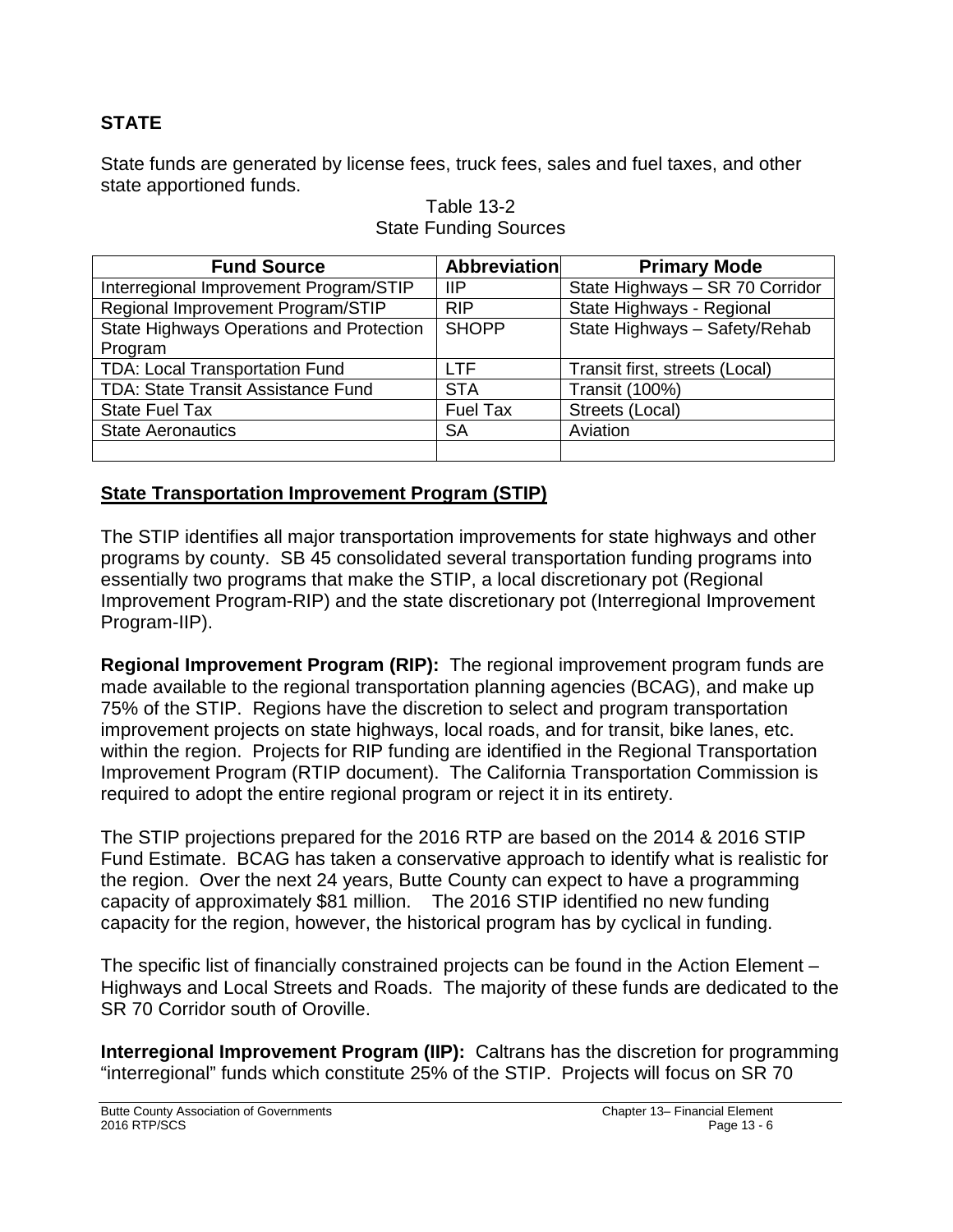Corridor in Butte County. These projects will primarily address safety as well as people and goods movement from region to region.

It is difficult to make an estimate of how much funding will be contributed to the state highways in Butte County because Caltrans districts are not provided with a "bid target". In order to project Caltrans' funding commitment in Butte County, BCAG looked at those projects that can realistically be jointly funded. Without committing, Caltrans has indicated that joint funding can be expected on the SR 70 corridor in Butte County. Assuming projects on the SR 70 corridor are jointly funded at 50%, Butte County can expect to program \$80 million in IIP funds. The specific SR 70 "segments" can be found in the Action Element of the RTP/SCS.

# **State Highway Operations and Protection Program (SHOPP)**

Biennially, Caltrans is required to prepare a State Highway Operations and Protection Program for expenditure of transportation funds for major capital improvements that are necessary to preserve and protect the state highway system. Projects included in the program are limited to capital improvements relative to maintenance, safety, and rehabilitation of state highways and bridges that do not add new traffic lanes to the system. Caltrans is required to review a draft of the proposed SHOPP program with the RTPAs prior to submitting the SHOPP to the California Transportation Commission for adoption. Projects can also include bridge replacement and seismic retrofitting. The current estimate for the SHOPP over the 24-year period is \$213 million. The 2017 FTIP has specifically identified projects for the 4 year period at \$61 million.

BCAG used the current adopted SHOPP and Caltrans' 2010 year SHOPP plan to forecast what Butte County can expect to receive over the next 24 years. Beyond the 10- Year SHOPP, BCAG has developed a "lump sum" category. The adopted SHOPP can be found at:

[http://www.dot.ca.gov/hq/transprog/shopp.htm.](http://www.dot.ca.gov/hq/transprog/shopp.htm)

# **Transportation Development Act (TDA)**

Passed in 1971, this legislation provides a regular, guaranteed source of funds for local transit. These funds are administered by the Regional Transportation Planning Agency (RTPA) and apportioned to jurisdictions on a per-capita basis. There are two funding programs provided under TDA:

**Local Transportation Fund (LTF):**  $\frac{1}{4}$ % of the 7% statewide sales tax is returned to the county in which it was generated for use in local transit. Under strict provisions of how the funds may be allocated and spent, the RTPA annually allocates these funds to jurisdictions for transit. The law also permits local agencies to use LTF on local streets and roads, provided that all unmet transit needs that are found reasonable to meet are funded. Each year, BCAG performs the annual unmet transit needs process with extensive public outreach.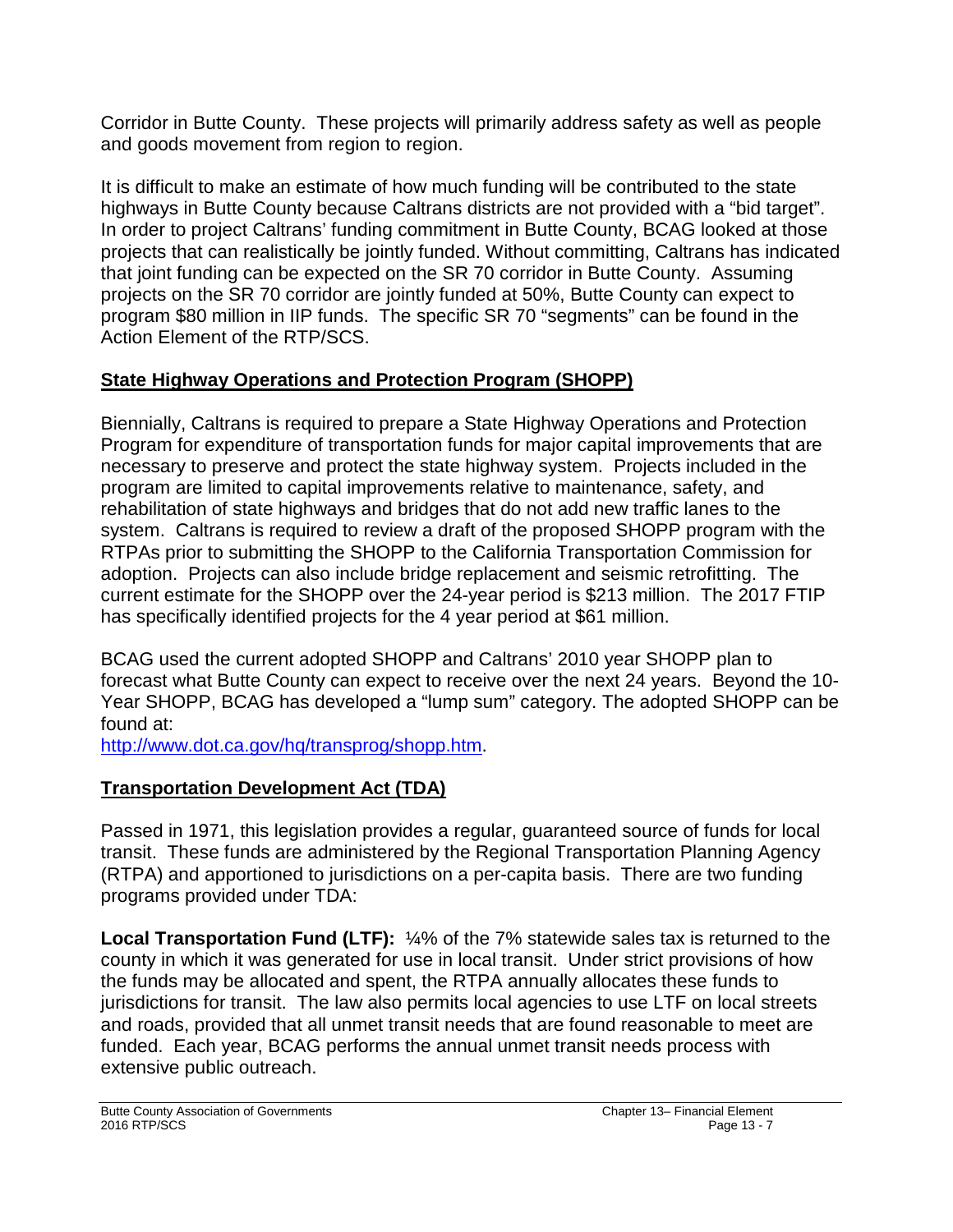For fiscal year 2016/17, Butte County is expected to received \$8.3 million in LTF funds. Projecting over the 24-year period, the total funding estimated to be available for LTF is \$223 million. LTF funds are apportioned back to the cities and county to fulfill their transit obligations. In some cases, local street and road improvements such as road maintenance or bike projects are also funded with LTF as allowed by TDA Statute once transit obligations have been fulfilled.

**State Transit Assistance (STA):** In the annual state budget process, additional transit funding may be made available. Under Section 99313, funding is apportioned to jurisdictions on a per capita basis, while Section 99314 funding is apportioned to transit operators based on farebox revenues.

Based on current funding levels of \$1 million for FY 2016/2017, the total estimate for the 24-year plan is \$24 million. The annual apportionments are assumed to remain constant with no significant increases. STA funding is specifically for transit purposes. Traditionally, Butte County Public Works has been "exchanging" their LTF for STA for the City of Biggs and Gridley to simplify their claim process and increase expenditure flexibilities for the smaller jurisdictions.

**B-Line Fare Revenues**: Current B-Line farebox revenues estimates for the 16/17 fiscal year are \$1.7 million. Over the next 24 years the total estimate is \$41 million.

### **California Aid to Airports Program (CAAP)**

*State Aeronautics Program:* Caltrans Division of Aeronautics have identified \$715,000 in match funds to federal FAA funded projects for the Oroville Municipal Airport. This list only identifies projects through 2024.

### **LOCAL**

### **Traffic Mitigation/Impact Fees**

This category includes the various types of local assessments on new development projects which, as a result of their construction, are expected to generate additional traffic. Criteria and location of impact areas are set by the local jurisdictions. Most jurisdictions employ some type of traffic or transportation impact fee. Fees may be assessed area-wide, only in target sections of the jurisdiction, on a project-by-project basis as dictated by project impacts, or a combination of these. Several impact fee programs are currently in effect in Butte County, including those covering the Chico Urban Area, the Thermalito area, and the West side of Paradise.

### **General Funds**

Local jurisdictions may choose to use general fund moneys to help finance transportation projects or services, including airport operations, or as local matching funds for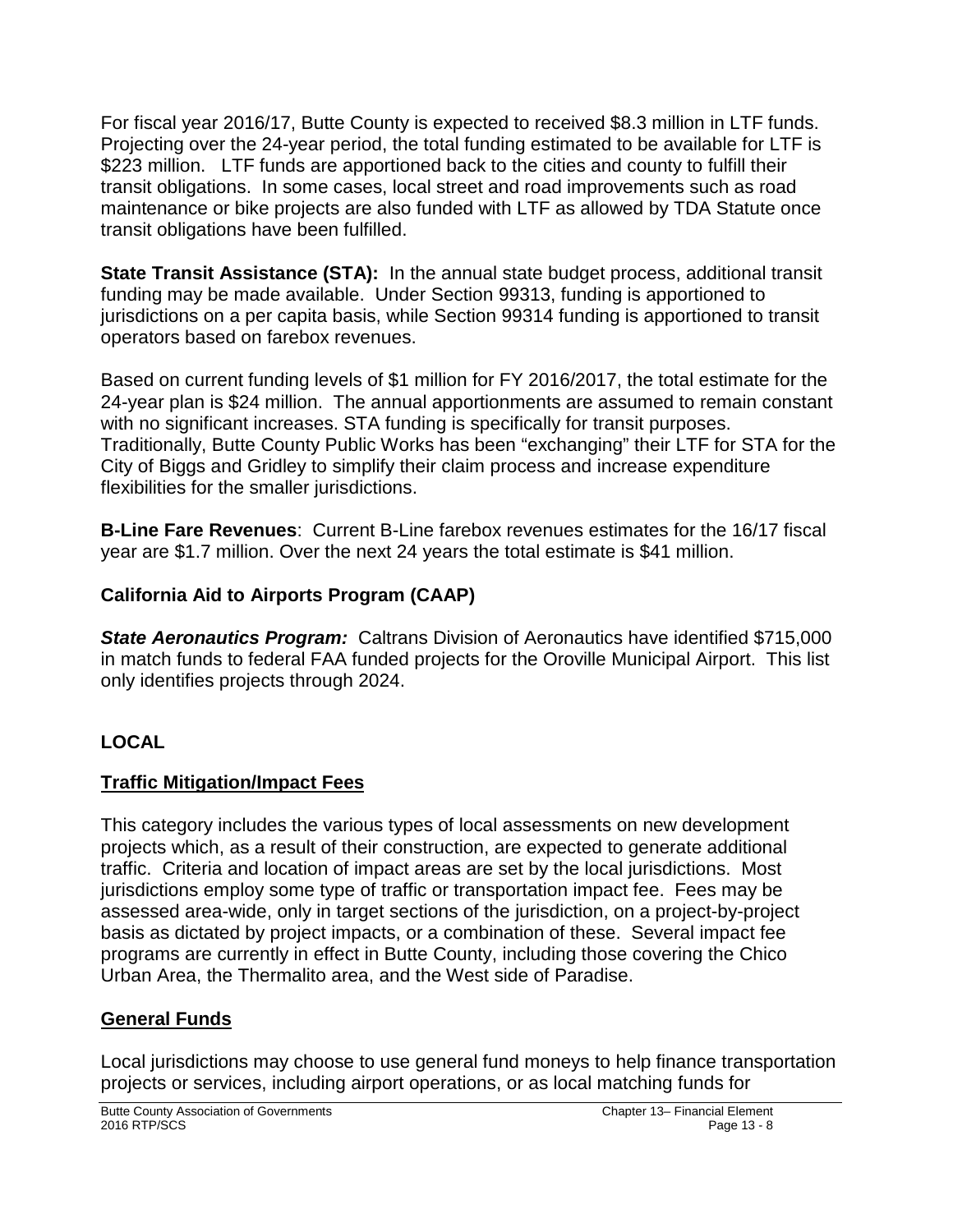transportation grants. Because of the impacts of the recession and Proposition 13 on local government general fund budgets, this is neither a popular nor commonly used option.

### **State Fuel Tax**

The state fuel tax to local cities and county is derived from the State Controllers Report for Local Streets and Roads. The annual apportionment figure was projected out to the year 2035. These funds are typically used for road maintenance. The specific fund source sections include 2105, 2106, 2107 and 2107.5. The respective figures are included in the following Summary of Revenues by Agency tables. As a total, the local agencies are projected to receive \$300 million over the period of the Plan. Over the past 6 years, fuel tax has been in influx and unstable with the change of fuel prices.

### **Maintaining the Transportation System in Butte County**

The following table identifies the functional classification of the federal aid system in Butte County by total miles. Typically, gas tax revenue is used to operate and maintain the system. The following financial tables are revenues for which the local agency can use to operate and maintain the freeways, highway and transit system within the region. BCAG will refine its GIS system over the next couple of years to better capture the federal aid system and transportation investments made on it.

Based on the following table, the average cost to maintain a road off the state highway system is \$1.1 million. Butte County has 182.32 of state highways miles to maintain according to the 2006 California Public Road Data reported for the Highway Performance Monitoring System. Therefore, the cost to maintain the system could be as high as \$200 million. At the local level, BCAG surveyed the local Cities and County to develop an average cost per mile of \$200,000. The total cost to maintain the rest of the system is estimated at \$395 million for a total of \$595 million. The funding for the transit element identified in Chapter 7 as FTA fund are restricted to be used for operations and capital. Transit would be supported by FTA and the TDA funds identified.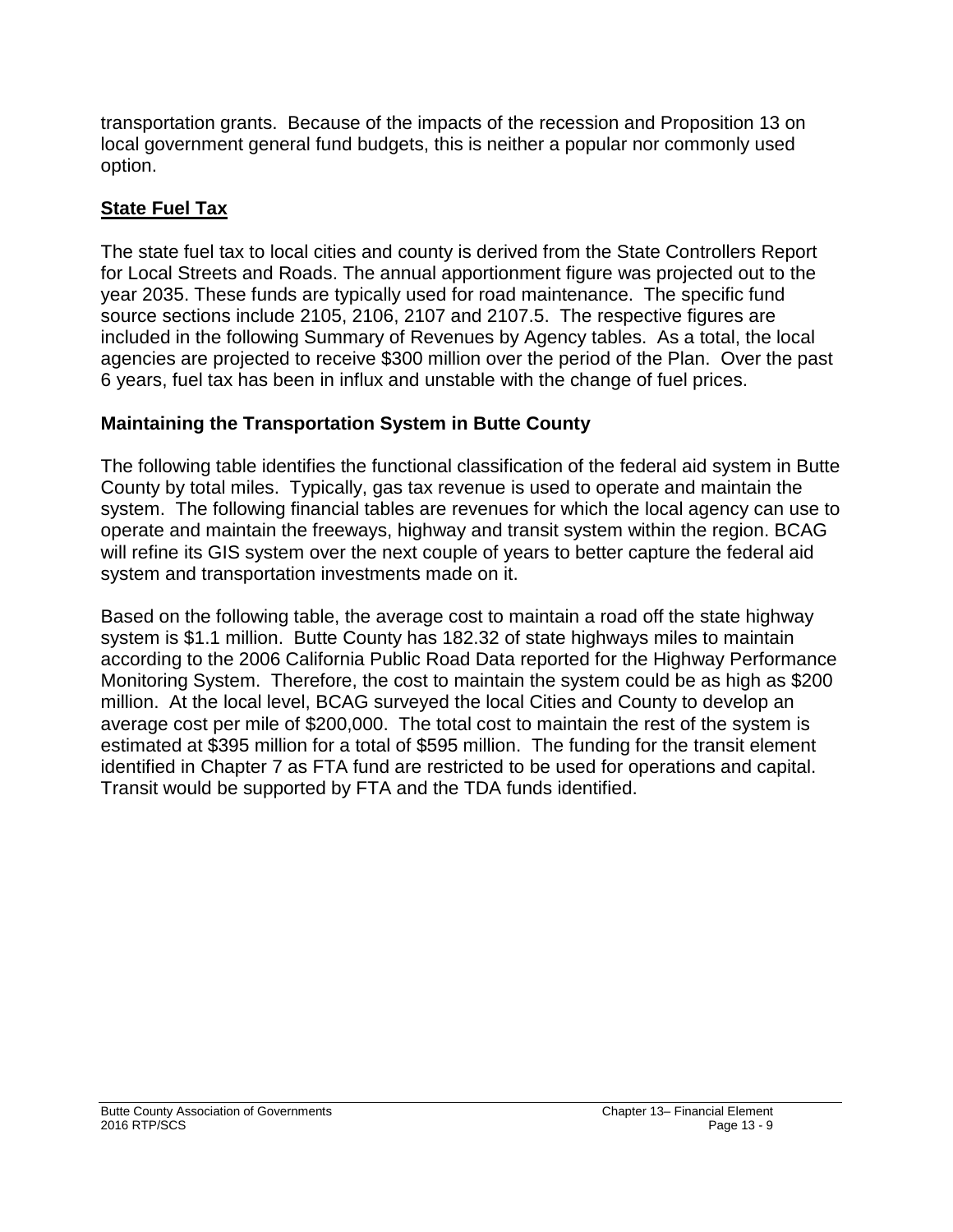### Table 13-3 Functional Classification for Federal Aid System

| <b>Rural Functional</b><br><b>Classification</b> | <b>Miles</b> | <b>Urban Functional</b><br><b>Classification</b> | <b>Miles</b> | <b>Total</b><br><b>ALL</b> |
|--------------------------------------------------|--------------|--------------------------------------------------|--------------|----------------------------|
| Interstate                                       | 0.00         | Interstate                                       |              |                            |
| <b>Other Principal</b>                           |              |                                                  |              |                            |
| Arterial                                         | 55.03        | Other Fwys & Expressways                         | 12.04        |                            |
| <b>Minor Arterial</b>                            | 84.00        | <b>Other Principal Arterial</b>                  | 53.94        |                            |
| <b>Major Collector</b>                           | 166.64       | <b>Minor Arterial</b>                            | 85.88        |                            |
| <b>Minor Collector</b>                           | 125.70       | Collector                                        | 155.04       |                            |
| Local                                            | 961.43       | Local                                            | 456.04       |                            |
| <b>Total Rural Miles</b>                         | 1392.80      | <b>Total Urban</b>                               | 762.94       | 2155.74                    |

#### Table 13-4 Highway Performance Monitoring System Butte County Maintained Miles

| Agency                          | <b>Rural</b> | Urban  | <b>Total</b> | <b>Estimated</b> |
|---------------------------------|--------------|--------|--------------|------------------|
|                                 |              |        |              | Cost to          |
|                                 |              |        |              | <b>Maintain</b>  |
| <b>Biggs</b>                    | 10.90        | 0.00   | 10.90        | 2,180,000<br>\$  |
| Chico                           | 4.53         | 194.68 | 199.21       | \$<br>39,842,000 |
| Gridley                         | 8.98         | 17.47  | 26.45        | 5,290,000<br>\$  |
| Oroville                        | 2.28         | 72.92  | 75.20        | 15,040,000<br>\$ |
| Paradise                        | 2.59         | 95.73  | 98.32        | \$<br>19,664,000 |
| <b>Bureau of Indian Affairs</b> | 8.00         | 0.00   | 8.00         | 1,600,000<br>\$  |
| <b>County Unincorporated</b>    | 1,023.66     | 329.67 | 1353.33      | \$270,666,000    |
| State Highway                   | 129.84       | 52.48  | 182.32       | \$200,552,000    |
| <b>State Park Service</b>       | 53.78        | 0.00   | 53.78        | 10,756,000<br>\$ |
| <b>US Forest Service</b>        | 148.24       | 0.00   | 148.24       | 29,648,000       |
| <b>Totals</b>                   | 1392.79      | 762.95 | 2,155.74     | \$595,238,000    |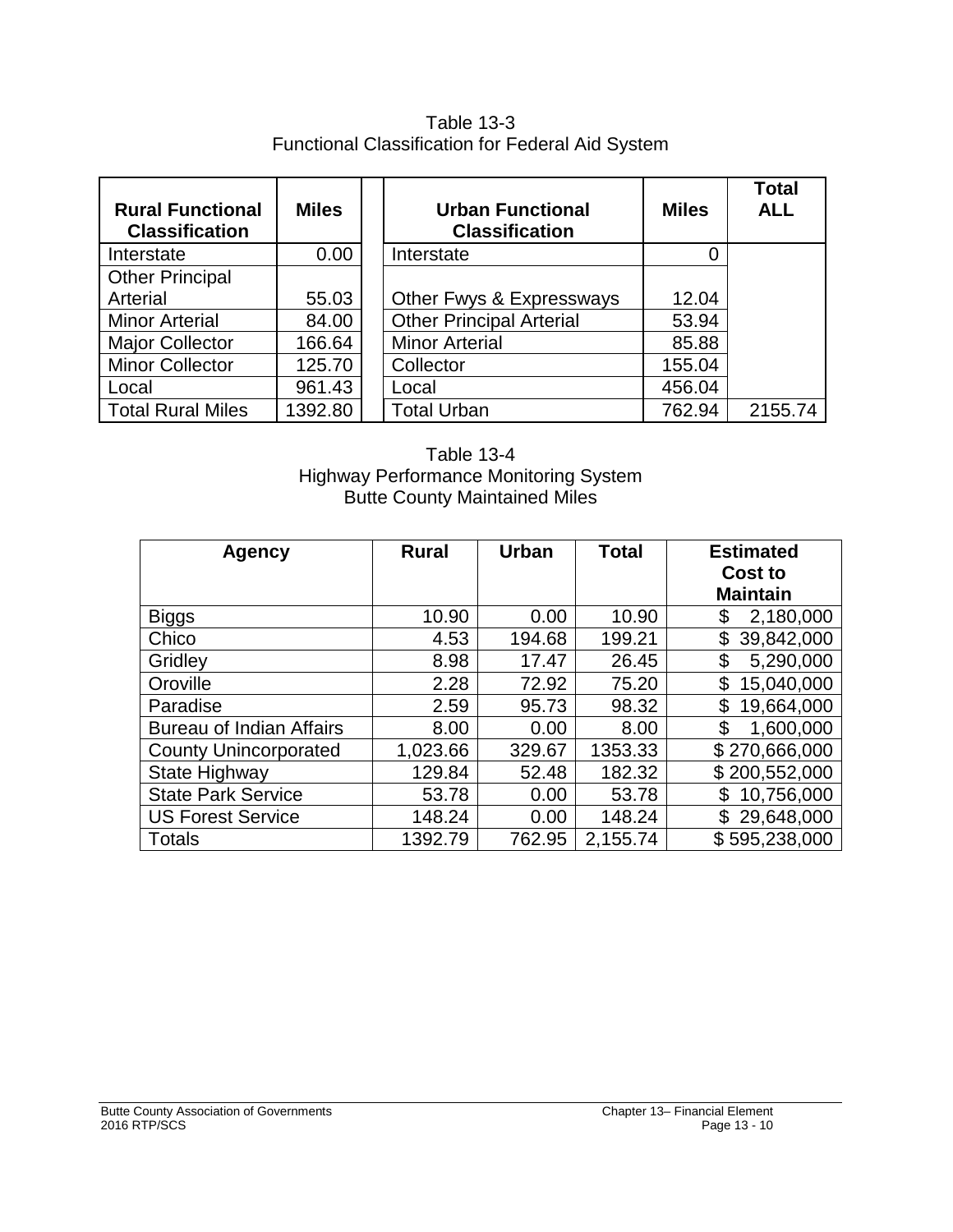### Table 13-5 Revenues by Agency Summary

|                                           | <b>BCAG</b>                   |                 |                 |               |               |  |
|-------------------------------------------|-------------------------------|-----------------|-----------------|---------------|---------------|--|
|                                           | Group 1                       | Group 2         | Group 3         | Group 4       |               |  |
| <b>SOURCE</b>                             | $\mathbf{2}$                  | $\overline{2}$  | 10              | 10            | <b>TOTALS</b> |  |
|                                           | $16/17 - 17/18$               | $18/19 - 19/20$ | 20/21 - 29/30   | 30/31 - 39/40 |               |  |
| STIP - Regional Improvement Program (RIP) | 14,401                        | 2,230           | 30,843          | 34,270        | 81,744        |  |
| Caltrans IIP                              | 13,100                        |                 | 30,843          | 34,270        | 78,213        |  |
| Caltrans SHOPP                            | 40,296                        | 20,730          | 76,283          | 76,283        | 213,591       |  |
| TDA - LTF                                 | 900                           | 900             | 4,500           | 4,500         | 10,800        |  |
| <b>Totals</b>                             | 68,697                        | 23,860          | 142,469         | 149,323       | 384,348       |  |
|                                           |                               |                 |                 |               |               |  |
|                                           | <b>BUTTE REGIONAL TRANSIT</b> |                 |                 |               |               |  |
| <b>SOURCE</b>                             | Group 1                       | Group 2         | Group 3         | Group 4       |               |  |
|                                           | $\overline{2}$                | $\overline{2}$  | 10              | 10            | <b>TOTALS</b> |  |
|                                           | $16/17 - 17/18$               | 18/19 - 19/20   | $20/21 - 29/30$ | 30/31 - 39/40 |               |  |
| TDA - LTF                                 | \$2,260                       | 2,260           | 11,300          | 11,300        | \$27,120      |  |
| TDA - STA or Fare Revenue (B-Line only)   | 3,329                         | 3,329           | 16,646          | 16,646        | \$39,949      |  |
| <b>CMAQ</b>                               | 0                             | 3,500           | 22,237          | 22,237        | \$47,974      |  |
| FTA Sec. 5307 - BCAG/B-Line               | 4,472                         | 4,472           | 22,361          | 22,361        | \$53,667      |  |
| FTA Sec. 5311 BCAG/B-Line                 | 1,301                         | 1,301           | 6,507           | 6,507         | \$15,618      |  |
| FTA Sec. 5310 Various Non Profit Agencies | 910                           | $\Omega$        | 2,399           | 2,399         | \$5,708       |  |
| FTA 5311(f)                               | 536                           | 536             | 1,500           | 1,500         | \$4,072       |  |
| FTA - Sec 5309                            |                               |                 |                 |               | \$0           |  |
| <b>Totals</b>                             | \$12,809                      | \$15,399        | \$82,951        | \$82,951      | \$194,109     |  |
|                                           |                               |                 |                 |               |               |  |
|                                           |                               |                 |                 |               |               |  |
|                                           |                               |                 | <b>BIGGS</b>    |               |               |  |
|                                           | Group 1                       | Group 2         | Group 3         | Group 4       |               |  |
| <b>SOURCE</b>                             | 2                             | 2               | 10              | 10            | <b>TOTALS</b> |  |
|                                           | $16/17 - 17/18$               | 18/19 - 19/20   | 20/21 - 29/30   | 30/31 - 39/40 |               |  |
| <b>State Fuel Tax</b>                     | 117                           | 117             | 585             | 585           | 1,403         |  |
| TDA - LTF                                 | 130                           | 130             | 652             | 652           | 1,565         |  |
| RSTP "State Exchange                      | 29                            | 29              | 145             | 145           | 347           |  |
| <b>CMAQ</b>                               | 160                           |                 |                 |               | 160           |  |
| HBP - Highway Bridge Program              |                               |                 |                 |               | $\mathbf 0$   |  |
| HSIP - Highway Safety Improvement Program |                               |                 |                 |               | $\Omega$      |  |
| Active Transportation Program (ATP)       | 809                           | $\mathbf 0$     | 2,000           | 2,000         | 4,809         |  |
| <b>TOTALS</b>                             | 1,245                         | 276             | 3,381           | 3,381         | 8,284         |  |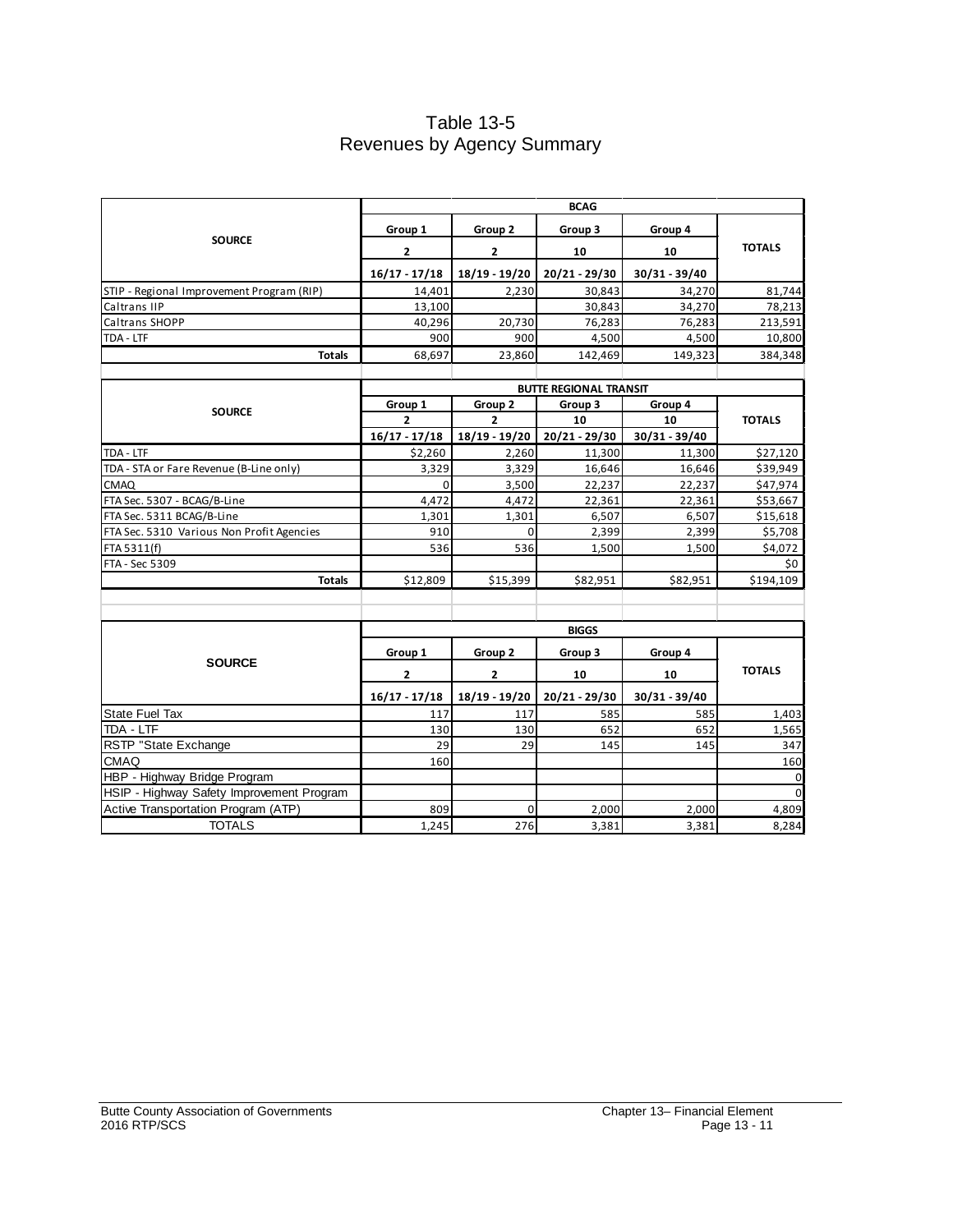|  |  | Table 13-5 - Continued |
|--|--|------------------------|
|--|--|------------------------|

| <b>CHICO</b>                                  |                 |                 |                 |               |               |
|-----------------------------------------------|-----------------|-----------------|-----------------|---------------|---------------|
| <b>SOURCE</b>                                 | Group 1         | Group 2         | Group 3         | Group 4       |               |
|                                               | $\mathbf{2}$    | $\mathbf{2}$    | 10              | 10            | <b>TOTALS</b> |
|                                               | $16/17 - 17/18$ | 18/19 - 19/20   | 20/21 - 29/30   | 30/31 - 39/40 |               |
| <b>State Fuel Tax</b>                         | 5,088           | 5,088           | 25,442          | 25,442        | 61,061        |
| TDA - LTF                                     | 6,348           | 6,348           | 31,741          | 31,741        | 76,177        |
| TDA - STA or Fare Revenue (B-Line only)       | 823             | 823             | 4,117           | 4,117         | 9,880         |
| <b>State Aeronautics Program</b>              |                 |                 |                 |               |               |
| Local Funds                                   | 1,615           | 582             | 7,211           |               | 9,407         |
| RSTP "State Exchange                          | 1,737           | 1,737           | 8,687           | 8,687         | 20,849        |
| <b>CMAQ</b>                                   | 1,986           |                 |                 |               | 1,986         |
| HBP - Highway Bridge Program *                |                 |                 |                 |               |               |
| HSIP - Highway Safety Improvement Program*    |                 |                 |                 |               | $\omega$      |
| Active Transportation Program (ATP)           | 800             | 2,000           | 8,000           | 8,000         | 18,800        |
| <b>FAA</b>                                    | 14,534          | 3,977           | 12,039          |               | 30,550        |
| <b>TOTALS</b>                                 | 32,932          | 20,556          | 97,237          | 77,987        | 228,712       |
| *HBP & HSIP are "Grouped" in County estimates |                 |                 |                 |               |               |
|                                               |                 |                 |                 |               |               |
|                                               |                 |                 |                 |               |               |
|                                               |                 |                 | <b>GRIDLEY</b>  |               |               |
|                                               | Group 1         | Group 2         | Group 3         | Group 4       |               |
| <b>SOURCE</b>                                 | $\overline{2}$  | $\overline{2}$  | 10              | 10            | <b>TOTALS</b> |
|                                               | $16/17 - 17/18$ | 18/19 - 19/20   | 20/21 - 29/30   | 30/31 - 39/40 |               |
| State Fuel Tax                                | 403             | 403             | 2,013           | 2,013         | 4,830         |
| TDA - LTF                                     | 451             | 451             | 2,257           | 2,257         | 5,417         |
| Local Funds                                   |                 |                 |                 |               | $\Omega$      |
| RSTP "State Exchange                          | 138             | 138             | 691             | 691           | 1,658         |
| <b>CMAQ</b>                                   | 500             |                 |                 |               | 500           |
| HBP - Highway Bridge Program *                |                 |                 |                 |               | $\mathbf 0$   |
| HSIP - Highway Safety Improvement Program*    |                 |                 |                 |               |               |
| Active Transportation Program (ATP)           | $\mathbf 0$     | $\mathbf 0$     | 2,000           | 2,000         | 4,000         |
| <b>TOTALS</b>                                 | 1,492           | 992             | 6,961           | 6,961         | 16,406        |
| *HBP & HSIP are "Grouped" in County estimates |                 |                 |                 |               |               |
|                                               |                 |                 |                 |               |               |
|                                               |                 |                 |                 |               |               |
|                                               |                 |                 | <b>OROVILLE</b> |               |               |
|                                               | Group 1         | Group 2         | Group 3         | Group 4       |               |
| <b>SOURCE</b>                                 | $\mathbf{2}$    | $\overline{2}$  | 10              | 10            | <b>TOTALS</b> |
|                                               | $16/17 - 17/18$ | 18/19 - 19/20   | $20/21 - 29/30$ | 30/31 - 39/40 |               |
| State Fuel Tax                                | 938             | 938             | 4,692           | 4,692         | 11,261        |
| TDA - LTF                                     | 1,236           | 1,236           | 6,178           | 6,178         | 14,826        |
| TDA - STA or Fare Revenue (B-Line only)       | 160             | 160             | 801             | 801           | 1,923         |
| State Aeronautics Program                     | 71              | 83              | 562             |               | 715           |
| <b>Local Funds</b>                            | 87              | 101             | 686             |               | 874           |
| RSTP "State Exchange                          | 372             | $\frac{1}{372}$ | 1,862           | 1,862         | 4,468         |
| <b>CMAQ</b>                                   | 540             |                 |                 |               | 540           |
| HBP - Highway Bridge Program *                |                 |                 |                 |               | 0             |
| HSIP - Highway Safety Improvement Program*    |                 |                 |                 |               | 0             |
| Active Transportation Program (ATP)           | $\mathbf 0$     | 0               | 2,000           | 2,000         | 4,000         |
| FAA                                           | 1,420           | 1,651           | 11,230          |               | 14,301        |
| <b>TOTALS</b>                                 | 4,824           | 4,540           | 28,010          | 15,532        | 52,908        |
| *HBP & HSIP are "Grouped" in County estimates |                 |                 |                 |               |               |
|                                               |                 |                 |                 |               |               |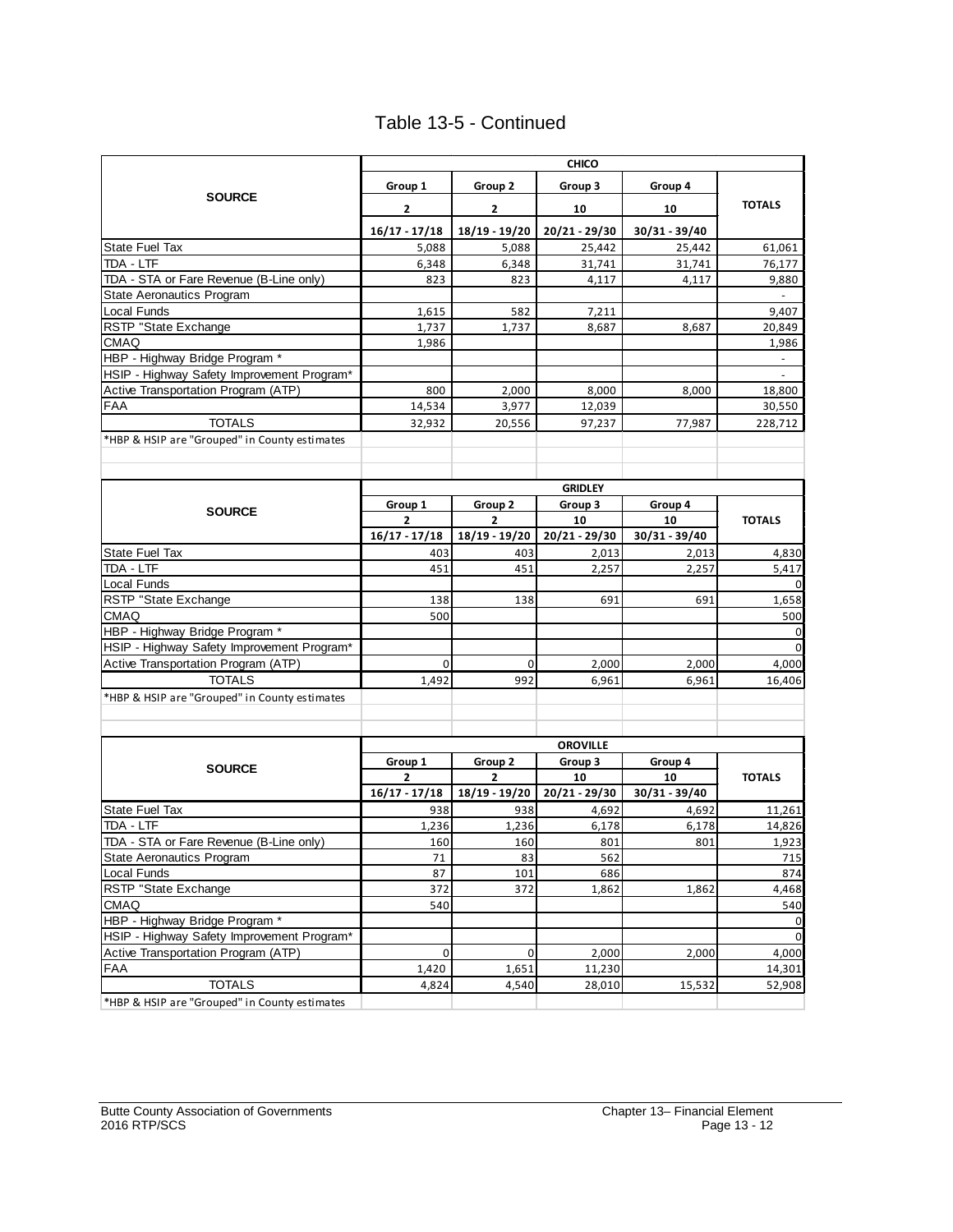### Table 13-5 - Continued

|                                         | <b>PARADISE</b> |               |               |               |               |  |
|-----------------------------------------|-----------------|---------------|---------------|---------------|---------------|--|
| <b>SOURCE</b>                           | Group 1         | Group 2       | Group 3       | Group 4       |               |  |
|                                         | 2               | 2             | 10            | 10            | <b>TOTALS</b> |  |
|                                         | $16/17 - 17/18$ | 18/19 - 19/20 | 20/21 - 29/30 | 30/31 - 39/40 |               |  |
| <b>State Fuel Tax</b>                   | 1.586           | 1,586         | 7,930         | 7,930         | 19,033        |  |
| TDA - LTF                               | 1,744           | 1,744         | 8,721         | 8,721         | 20,930        |  |
| TDA - STA or Fare Revenue (B-Line only) | 226             | 226           | 1,131         | 1,131         | 2,715         |  |
| Local Funds                             |                 |               |               |               | <sup>0</sup>  |  |
| RSTP "State Exchange                    | 596             | 596           | 2,978         | 2,978         | 7,147         |  |
| <b>CMAQ</b>                             | 506             |               |               |               | 506           |  |
| HBP - Highway Bridge Program *          |                 |               |               |               | 0             |  |
| HSIP - Highway Safety Improvement       |                 |               |               |               |               |  |
| Program*                                |                 |               |               |               | $\Omega$      |  |
| Active Transportation Program (ATP)     | 2,178           | 4,650         | 10,000        | 10,000        | 26,828        |  |
| TOTALS                                  | 6,836           | 8,802         | 30,760        | 30,760        | 77,158        |  |

\*HBP & HSIP are "Grouped" in County estimates

| <b>SOURCE</b>                           | <b>BUTTE COUNTY</b> |               |               |               |               |
|-----------------------------------------|---------------------|---------------|---------------|---------------|---------------|
|                                         | Group 1             | Group 2       | Group 3       | Group 4       |               |
|                                         | 2                   | 2             | 10            | 10            | <b>TOTALS</b> |
|                                         | $16/17 - 17/18$     | 18/19 - 19/20 | 20/21 - 29/30 | 30/31 - 39/40 |               |
| STIP - Regional Improvement Program     |                     |               |               |               |               |
| (RIP)                                   | 1,499               |               |               |               | 1,499         |
| <b>State Fuel Tax</b>                   | 16,914              | 16,914        | 84,572        | 84,572        | 202,972       |
| TDA - LTF                               | 5,510               | 5,510         | 27,552        | 27,552        | 66,125        |
| TDA - STA or Fare Revenue (B-Line only) | 790                 | 790           | 3,951         | 3,951         | 9,482         |
| Local Funds                             | 1,950               | 688           | 3,097         | 975           | 6,710         |
| RSTP "State Exchange                    | 2,564               | 2,564         | 12,818        | 12,818        | 30,763        |
| <b>CMAQ</b>                             | 430                 | 430           |               |               | 860           |
| HBP - Highway Bridge Program *          | 15,050              | 5,312         | 23,903        | 7,525         | 51,790        |
| HSIP - Highway Safety Improvement       |                     |               |               |               |               |
| Program*                                | 1,307               |               |               |               | 1,307         |
| Active Transportation Program (ATP)     | 415                 | 1,101         | 6,000         | 6,000         | 13,516        |
| <b>TOTALS</b>                           | 46,430              | 33,310        | 161,893       | 143,393       | 385,024       |

\*HBP & HSIP may include other agency projects for region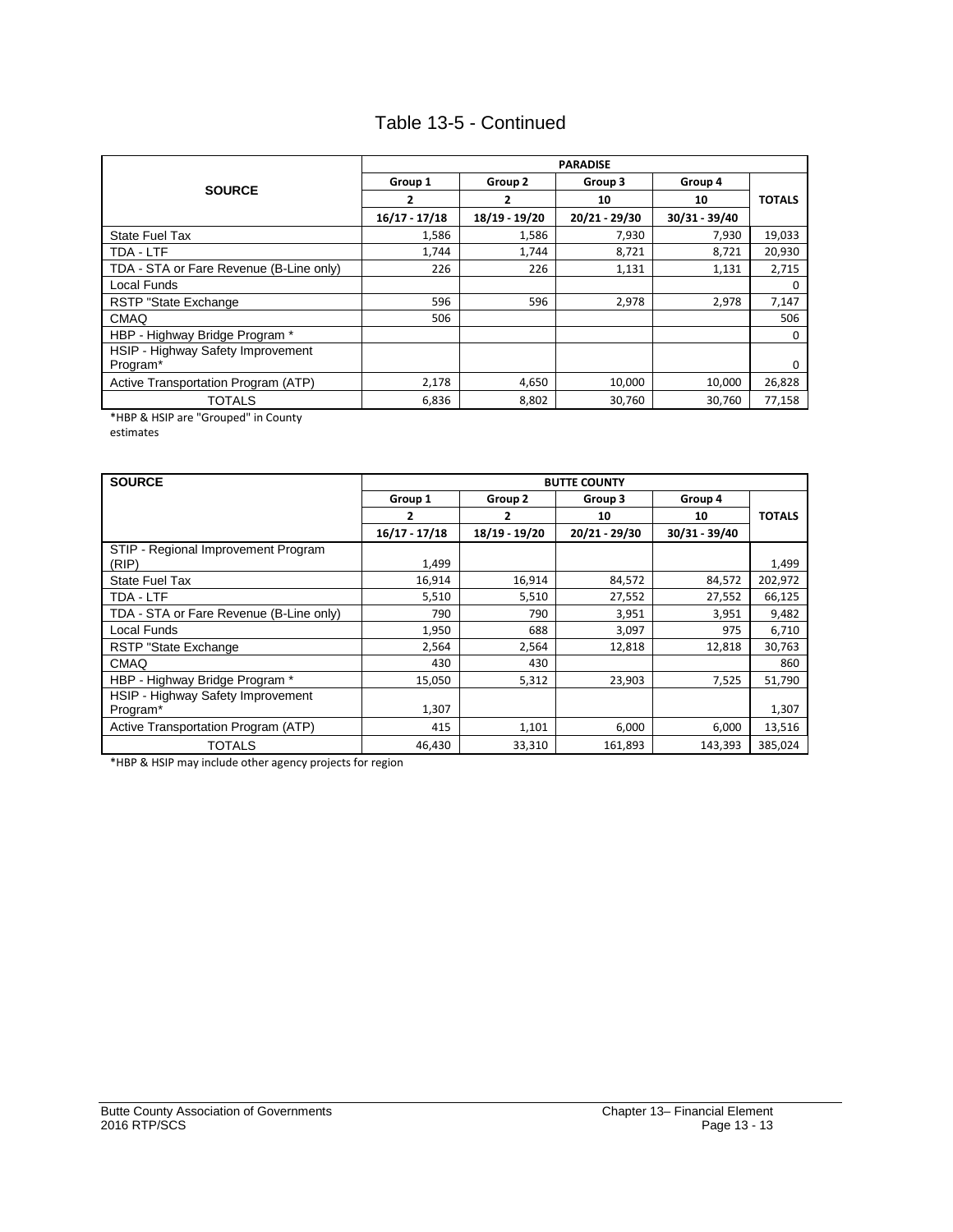|  |  | Table 13-5 - Continued |
|--|--|------------------------|
|--|--|------------------------|

|                                         | <b>TOTALS</b> |                    |                    |                    |               |  |
|-----------------------------------------|---------------|--------------------|--------------------|--------------------|---------------|--|
|                                         | Group 1       | Group 2            | Group 3            | Group 4            |               |  |
| <b>2016 RTP/SCS FUNDING SOURCES</b>     | 2             | $\mathbf{2}$       | 10                 | 10                 | <b>TOTALS</b> |  |
|                                         | 16/17 - 17/18 | $18/19 -$<br>19/20 | $20/21 -$<br>29/30 | $30/31 -$<br>39/40 |               |  |
| STIP - Regional Improvement Program     |               |                    |                    |                    |               |  |
| (RIP)                                   | 15.900        | 2,230              | 30.843             | 34,270             | 83,243        |  |
| Caltrans IIP                            | 13.100        | $\Omega$           | 30.843             | 34.270             | 78,213        |  |
| Caltrans SHOPP                          | 40,296        | 20,730             | 76,283             | 76,283             | 213,591       |  |
| <b>State Fuel Tax</b>                   | 25,047        | 25,047             | 125,233            | 125,233            | 300,560       |  |
| TDA - LTF                               | 18,580        | 18,580             | 92,900             | 92,900             | 222,960       |  |
| TDA - STA or Fare Revenue (B-Line only) | 5,329         | 5,329              | 26,646             | 26,646             | 63,949        |  |
| <b>State Aeronautics Program</b>        | 71            | 83                 | 562                | <sup>0</sup>       | 715           |  |
| <b>Local Funds</b>                      | 3,652         | 1.371              | 10,994             | 975                | 16,991        |  |
| RSTP "State Exchange                    | 5,436         | 5,436              | 27,180             | 27,180             | 65,232        |  |
| CMAQ                                    | 4,122         | 3,930              | 22,237             | 22,237             | 52,526        |  |
| FTA Sec. 5307 - BCAG/B-Line             | 4,472         | 4,472              | 22,361             | 22,361             | 53,667        |  |
| FTA Sec. 5311 BCAG/B-Line               | 1,301         | 1,301              | 6,507              | 6,507              | 15,618        |  |
| FTA Sec. 5310 Various Non Profit        |               |                    |                    |                    |               |  |
| Agencies                                | 910           | $\Omega$           | 2,399              | 2,399              | 5,708         |  |
| FTA 5311(f)                             | 536           | 536                | 1.500              | 1.500              | 4,072         |  |
| FTA - Sec 5309                          |               |                    |                    |                    | $\Omega$      |  |
| HBP - Highway Bridge Program            | 15,050        | 5,312              | 23,903             | 7,525              | 51,790        |  |
| HSIP - Highway Safety Improvement       |               |                    |                    |                    |               |  |
| Program                                 | 1,307         | 0                  | 0                  | 0                  | 1,307         |  |
| Active Transportation Program (ATP)     | 4,202         | 7,751              | 30,000             | 30,000             | 71,953        |  |
| <b>FAA</b>                              | 15,954        | 5,628              | 23,270             | $\Omega$           | 44,851        |  |
| <b>TOTALS</b>                           | 175,265       | 107,736            | 553,660            | 510,286            | 1,346,948     |  |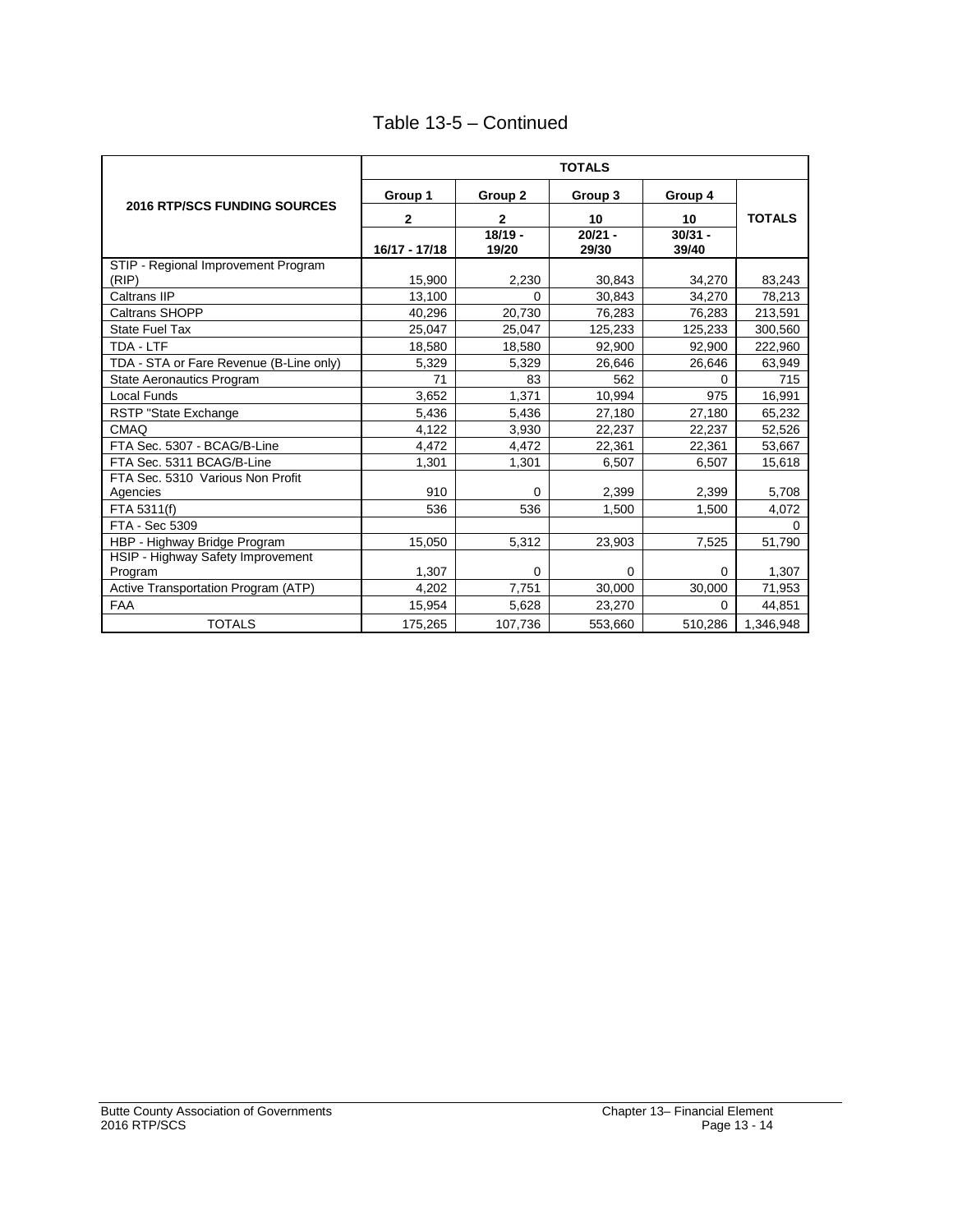#### Table 13-6 Unfunded Regional Projects Summary

| 0u.u.ucu Regional Filoritics - Deyona Financial Constraints |                  |
|-------------------------------------------------------------|------------------|
| Project                                                     | Cost in Millions |
| SR 99 Corridor Projects - Add conituous auxiliary lane      |                  |
| thru urbanized area of Chico. NB & SB                       | 100              |
| SR 99 Passing Lanes - Between Gridley and SR 149            | 80               |
| SR 99 Neal Road Interchange - Construct new                 |                  |
| interchange                                                 | 30               |
| SR 70 Ophir Rd Interchange - Construct new interchange      | 30               |
| SR 70 Georgia Pacific Interchange - Construct new           |                  |
| interchange                                                 | 30               |
|                                                             |                  |
| Skyway over Magalia Dam - Widen from 2 to 4 lanes           | 80               |
| Local Road Maintenance - Lump Sum for projects              |                  |
| throughout the region                                       | 100              |
| <b>Total Unfunded Regional Needs</b>                        | 450              |

#### **Unfunded Regional Priorities - Beyond Financial Constraints**

### **OTHER FUNDING SOURCES**

The following are examples of some methods of enhancing the revenues available for transportation.

### **Resource and Farmland Transportation Incentive Fund**

Senate Bill 375 sites language (SCG) in Section 658080(b)(4)(C) indicating that "*The metropolitan planning organization or county transportation agency, whichever entity is appropriate, shall consider financial incentives for cities and counties that have resource areas or farmland, as defined in Section 65080.01, for the purposes of, for example, transportation investments for the preservation and safety of the city street or county road system and farm to market and interconnectivity transportation needs.* 

*The metropolitan planning organization or county transportation agency, whichever entity is appropriate, shall also consider financial assistance for counties to address countywide service responsibilities in counties that contribute towards the greenhouse gas emission reduction targets by implementing policies for growth to occur within their cities."*

While the above language indicates the MPO shall consider financial incentives, SB 375 does not identify a new source of funding to establish a financial incentive for those agencies that have policies in place to direct growth specifically to cities. Should a new source of funding occur and should local agencies have specific policies to direct growth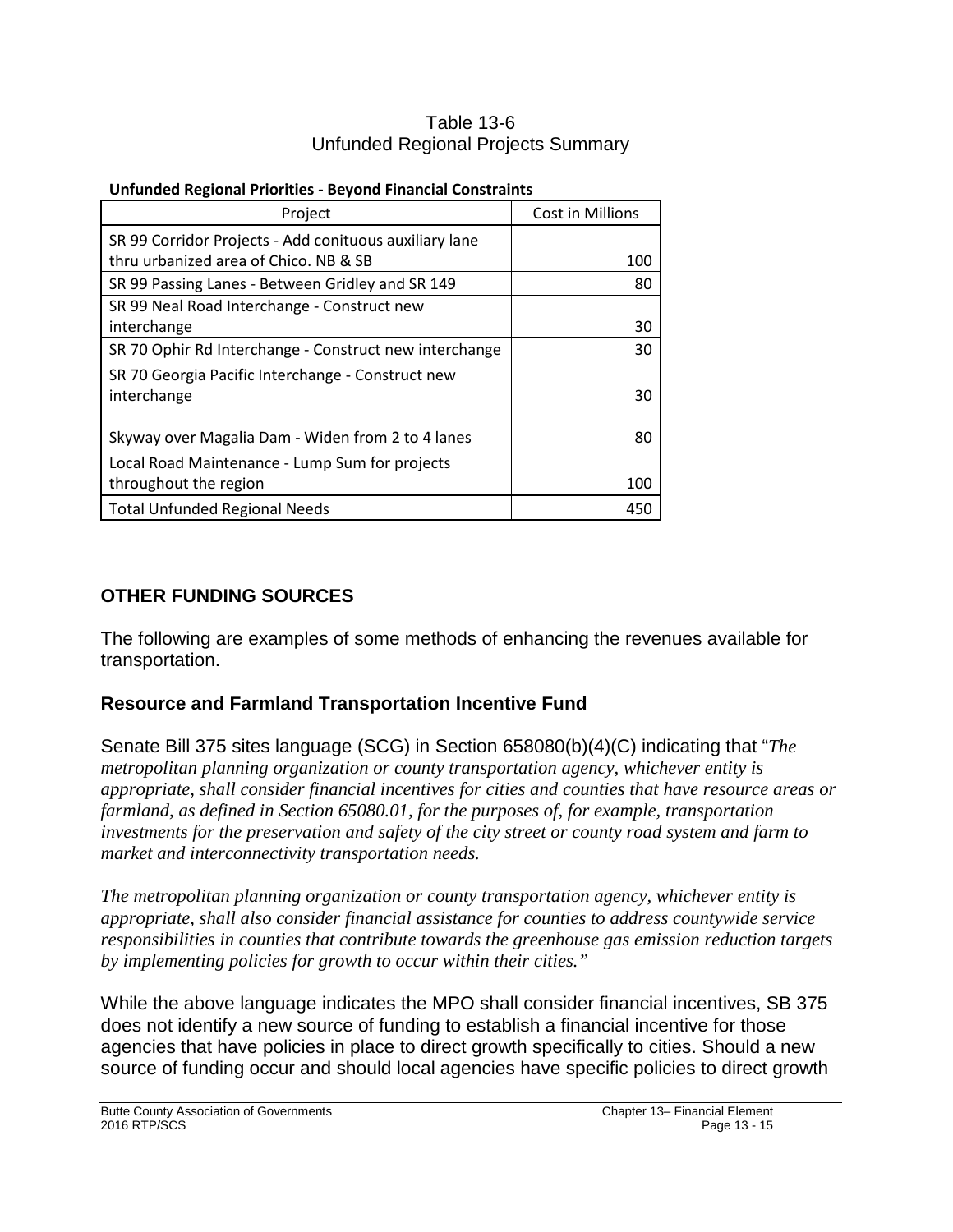in the cities, thus protecting resource areas or farmlands, the MTP should be amended to identify the criteria and mechanism for the incentive.

# **Regional Impact Fee**

Growth and development pressures continue in Butte County. Planning an efficient and affordable transportation system to alleviate existing traffic congestion and support future development within the region will need a new revenue source. Leveraging regional funds for other state and federal funds such as the STIP has increasingly become more important.

Could regional development impact fees be used to finance regional facilities? Such a system could integrate infrastructure provision and tax policy to create equity both across jurisdictions and between the different levels of government.

There are examples of regional impact fees in California and Nevada. The cities of the Coachella Valley (Palm Springs, Cathedral City, Rancho Mirage, Palm Desert, Indian Wells, La Quinta, Indio and Coachella) and Riverside County have collected impact fees on new development since 1986 to protect endangered wildlife. The fee is \$600 per acre. The Coachella Valley has also collected regional impact fees for transportation since 1988. This Transportation Uniform Mitigation Fee is tied to a ½ cent sales tax approved by voters. That proposition included a "return to source" concept, where the TUMF fees are to be split between the cities (35%), the region (40%), and regional transit (25%). Funding is revoked for cities in the region that do not require regional impact fees.

In Placer, Solano, Stanislaus, San Joaquin, and Yuba Counties, the county and some or all of the cities have instituted joint county facilities fees. The cities collect the fees and pass them on to the county, where they are used for new construction and expansion of regional facilities, including regional transportation, habitat preserves, and county facilities such as jails. The Regional Transportation Commission of Washoe County (Reno, Nevada) has the authority for regional transportation impact fees. Regional impact fees outside of Reno are about 15% higher than those inside the city. Inside Reno, regional transportation impact fees range from \$500/1,000 square feet for manufacturing, to \$3,700/1,000 square feet for large box retail.

# **Sales Tax Increase**

The State legislature has given local jurisdictions the ability to increase the retail transaction use tax, or sales tax, up to 1 percent, which can be earmarked for specific purposes. A majority vote is required on such an increase. A number of California counties, including Sacramento, San Francisco, Contra Costa, Santa Clara, Santa Cruz, Mendocino, and Lake Counties have voted to increase the sales tax by ½ percent to finance specific transportation improvements. In Sacramento County, this ½ percent sales tax is expected to raise \$920 million over 20 years. In 2007, 19 counties in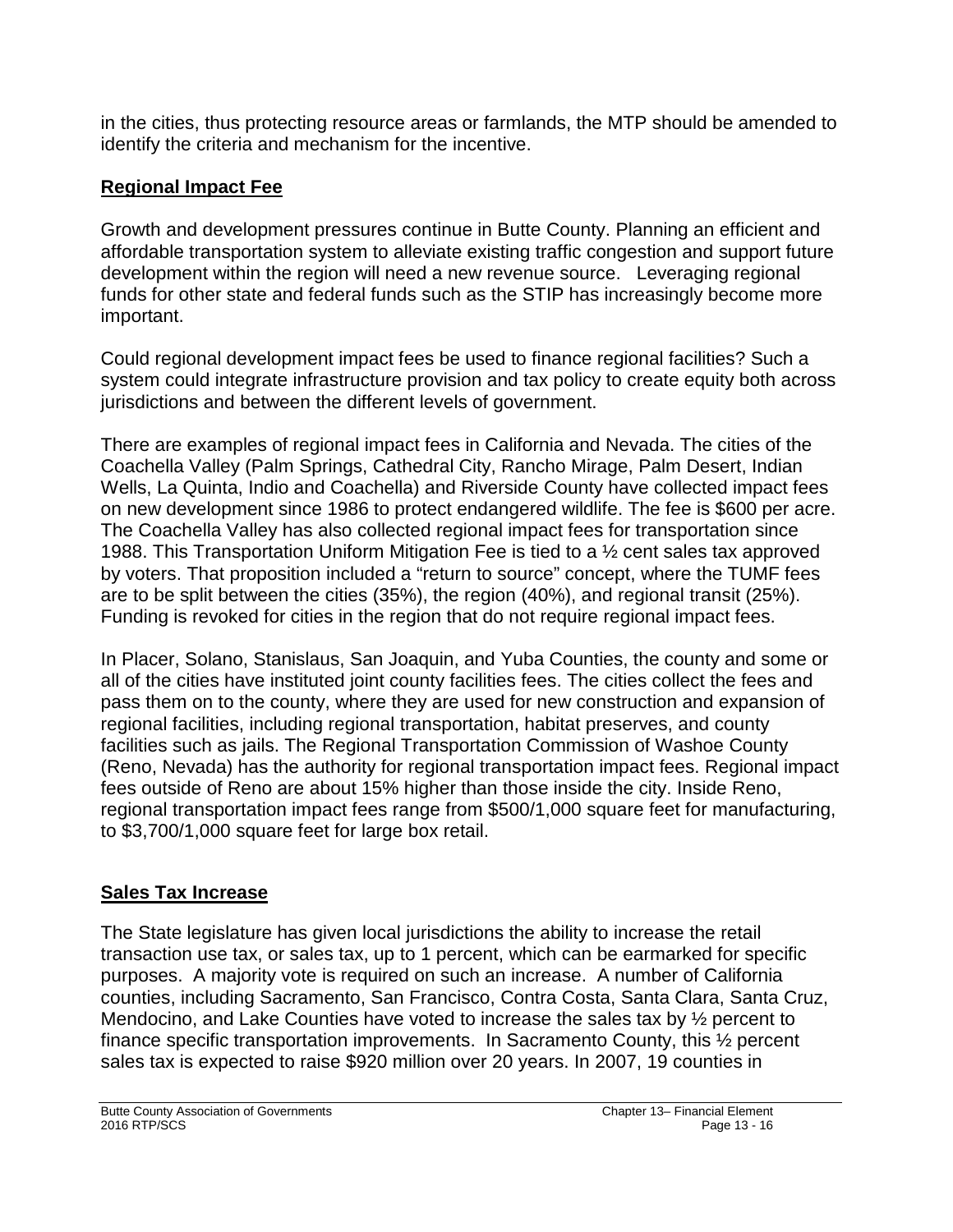California have special transportation taxes. These counties are referred to as "Self-Help" Counties.

### **Fuel Tax Increase**

The State has raised the gas tax through the passage of Proposition 111. The tax will eventually rise to 18 cents per gallon. Similar to the retail transaction use tax, local counties can ask the voters for an increase in the motor vehicle fuel tax. Successful passage requires 2/3 approval by the voters.

# **Traffic Mitigation Fees**

Currently used in several areas of Butte County, traffic mitigation fees can be a means to fund roadway, transit, bicycle, and other improvements through assessment of trip-end fees on new development. A capital improvement program is developed based on needs established for future development. A per-trip fee is then calculated based on the total trip generation of new development.

Chico and Butte County use a similar system to fund transportation improvement needs in the Chico Urban Area. A fee is charged to each housing unit based on the land use density capacity at buildout divided into the transportation improvements required at buildout. This Street Facilities Fund then finances the improvements, as they are needed.

### **Air Quality Mitigation Fees**

Similar to traffic mitigation fees, air quality mitigation fees are assessed on new residential and commercial construction based on the amount of pollutants expected to be generated. The Tahoe Regional Planning Agency (TRPA) currently combines traffic and air quality mitigation fees based chiefly on the number of trips expected to be generated by a development, using one method to mitigate both the congestion and air quality degradation that may be expected as a result of additional vehicle trips. These fees are then claimed by jurisdictions for transit and roadway capital improvement programs.

# **Motor Vehicle Fee**

The State currently charges a fee on those who own and operate vehicles in the State of California, for registration and for licensing. Two special programs have been authorized to assess special fees on the motor vehicle tax; \$1 is assessed to fund freeway call box systems and up to \$4 is assessed for air quality programs. Counties are not currently authorized to impose a vehicle registration fee; enabling legislation would have to be enacted by the State legislature to allow such a program.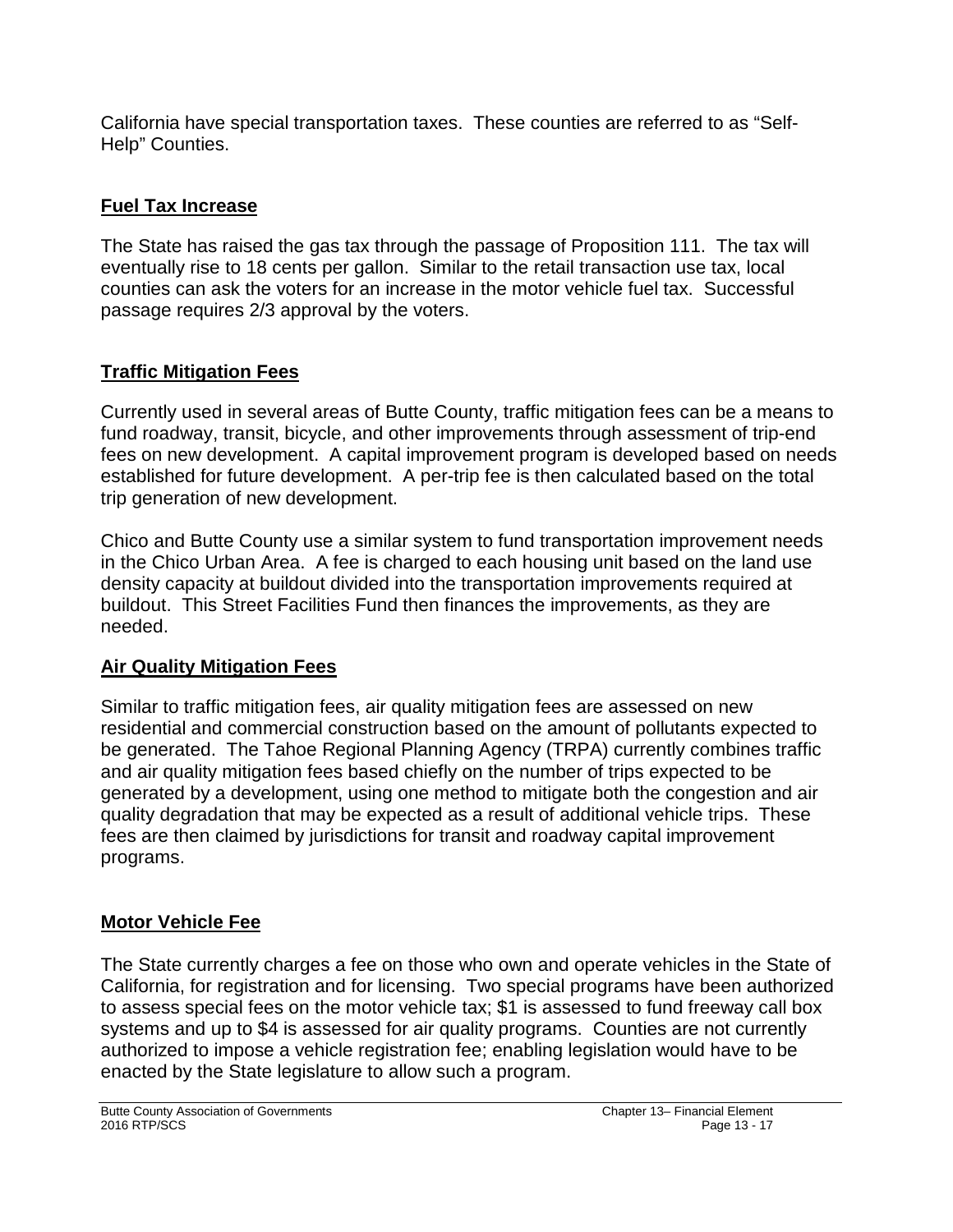### **Parking Fee/Tax**

A parking fee is charged for vehicles to park in a particular space, and can be effectively used for on-or-off street parking. The fee could be linked with the transportation-system impact of persons using those parking spaces. A parking tax is a levy on the use of offstreet commercial or employer provided parking spaces. The tax is typically collected as a percentage of the total parking charge paid by the motorist and forwarded to the agency (e.g. city) by the parking lot owner or operator.

Counties are not presently authorized to levy parking taxes; however, cities in California may implement a tax under their individual charters. In order for a county to levy a parking tax, state-enabling legislation would have to be passed. A 2/3 voter approval is then needed before such a tax could be implemented in a jurisdiction to be used specifically for transportation improvements.

In general, a parking fee would not provide as much revenue as parking taxes due to the need to directly link costs and benefits. A fee may not require a public vote but would need to be adopted by each of the city and town councils where it is implemented. The fee or tax, while raising additional funds, has secondary benefits for transportation systems. The imposition or increase of parking charges creates a disincentive to the use of single occupancy vehicle by increasing the cost of driving versus other forms of transportation. As a result, public transportation becomes a more attractive substitute for driving.

### **Joint Development**

Joint development describes an improvement that results from the cooperative efforts of a private company and public agency. Examples of joint development include the private development of a public facility, cooperative financing of public facilities, transfer of development rights, and density bonuses. The legal basis for joint development depends on the circumstances of the agreement. In general, however, the authority to require dedication of land or exactions as a condition of development derives from the agency's police power to protect public interests.

### **Peak Hour Congestion Pricing**

This is a fee charged to those using transportation facilities during the peak period. As a user charge, it is neither a tax nor a toll, and therefore not subject to state or federal tax restrictions.

Congestion pricing, while raising additional funds, has secondary benefits for transportation systems. The imposition of such charges creates a disincentive to the use of transportation systems during peak periods through increased cost. This provides financial motivation for transportation system users to spread their use to non-peak